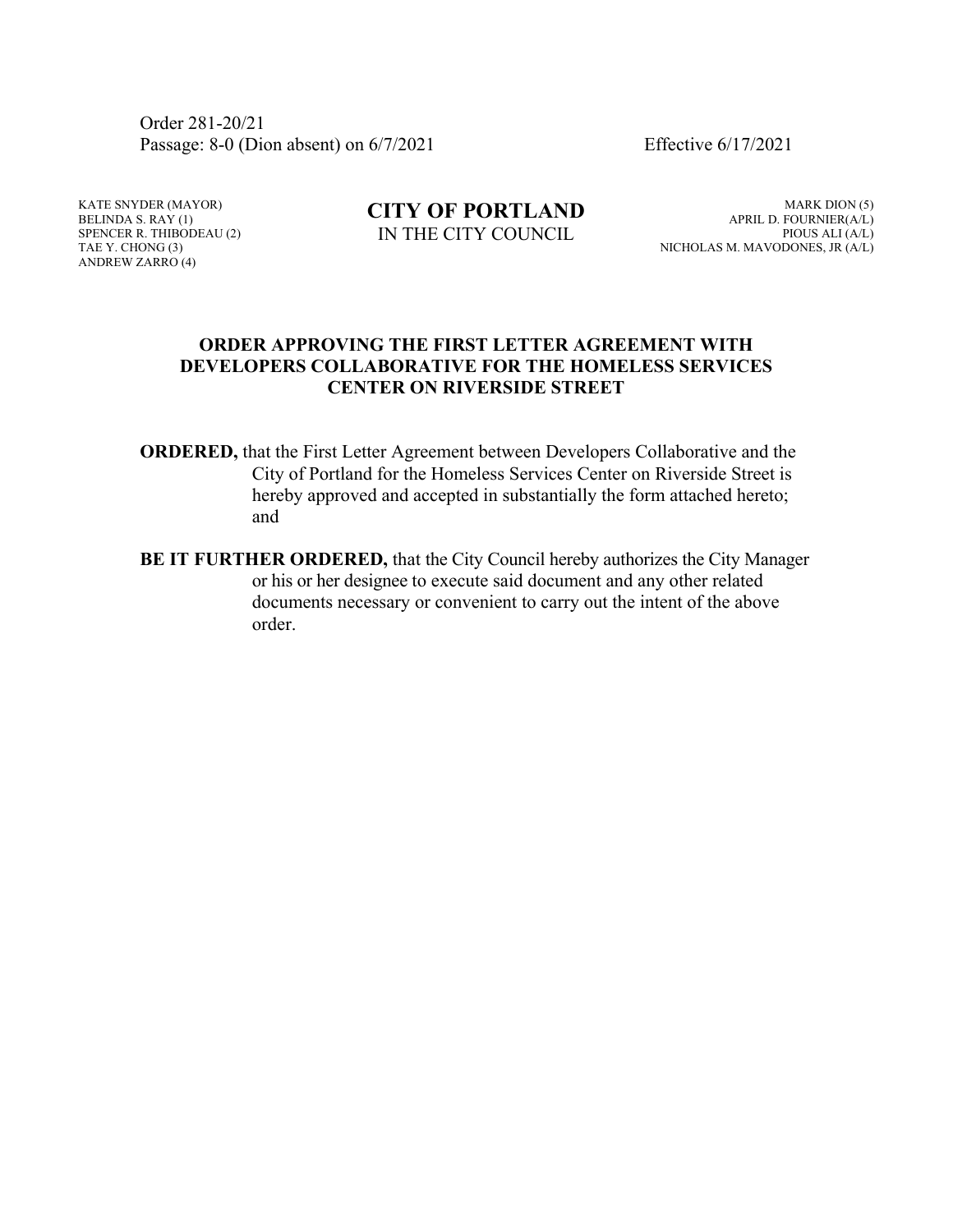

, 2021

ATTN: Jon Jennings City Manager City of Portland 389 Congress St. Portland, ME 04101

# **First Letter Agreement Homeless Service Center, 654 Riverside Street, Portland, Maine (the "Project")**

We have outlined in concept a multi-step process in predevelopment of the proposed Homeless Service Center to be located at 654 Riverside Street in Portland, Maine whereby: (1) this First Letter Agreement will be effective for a period of 60 days from execution by Developer and City to allow the Project to begin while final terms are being negotiated; and (2) a Second Letter Agreement that will be effective from execution by Developer and City through the end of the 2021 calendar year, or upon completion of the Planning Board approval process, whichever comes first. Following mutual satisfaction of both Letter Agreements, the Parties (Developers Collaborative Predevelopment LLC, "Developer," and City of Portland, "City") will consider negotiating and entering into a ground lease, and master lease, which would codify and define the relationship for financing, construction, and operations of the Project, and the leaseback of the Project to City.

The major difference between the First Letter Agreement and Second Letter Agreement is that in the First Letter Agreement the Developer will receive no compensation for 60 days, and will work totally at their own risk. Developer will merely be managing the process and hiring consultants for pre-development work for the Project. The Second Letter Agreement will be a more comprehensive agreement, which is contemplated to provide for City payment of and/or reimbursement for Developer fees, and third party costs related to the Project. The work under the First Letter Agreement is intended to vet out major feasibility issues on all aspects of the property and provide a comprehensive basis for a permitting application to the City of Portland, as well as a Second Letter Agreement and eventually a ground lease, and a master lease, between the parties. On behalf of City, Developer will undertake the following as part of the First Letter Agreement:

# **SCOPE OF WORK:**

# **1. Conceptual Site and Building Design; Public Process**

- Manage design professionals and other consultants and be responsible for all work products from the development team.
- Contract with consultants identified in the Homeless Service Center RFP #21041 (the "RFP") to complete a conceptual building and site design which will be the basis of a Planning Board application to be submitted with a target of early July for a July 27 Planning Board meeting.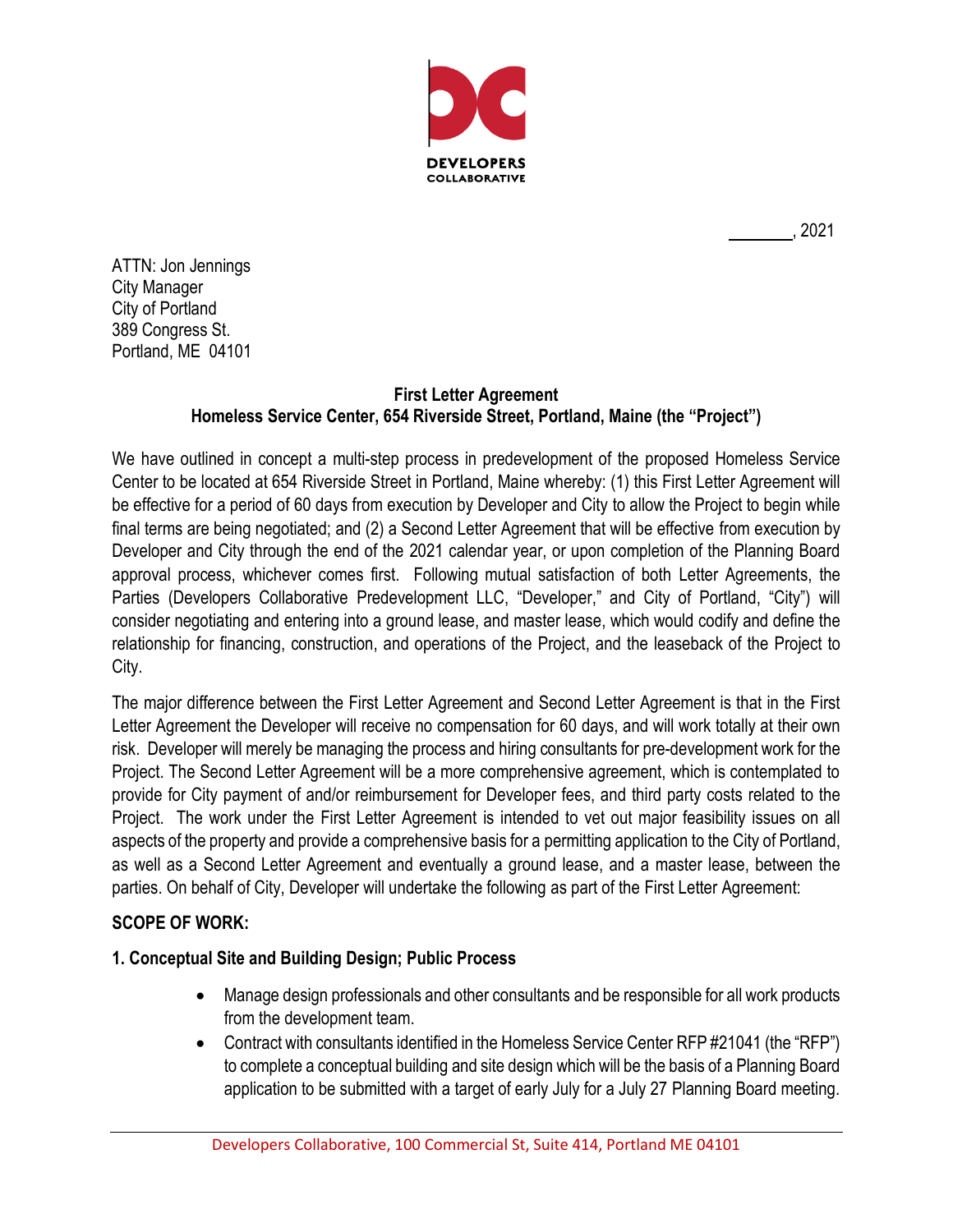

• With the help of City, coordinate and lead interactions with a) internal and b) community stakeholders as needed. This is anticipated to involve multiple community meetings in addition to the required neighborhood meeting (which only takes place after the July 27 submission). Meetings will be facilitated by Developer and Amistad. Developer and Amistad will enter into a third party consulting contract, which will govern Amistad's role of facilitator of community meetings. The goal of the public process will be to improve final product and gain community consensus on major Project elements. Best practices will be discussed and implemented.

### **2. Due Diligence**

- Develop a due diligence scope intended to vet out major issues that affect project feasibility in design, site constraints, permitting, and financing.
- Design a schedule for entitlements (local and state), community reviews and obtaining permits for construction.
- Work with City to determine any title issues on the property (assumed none; rely on City legal/title due diligence and examination results; review for issues only).

### **3. Deliverables**

- Provide all third party generated due diligence to City as it becomes available for review.
- Provide recommendations for next steps and timeline to binding agreements. Second Letter Agreement to be agreed upon by Developer and City within 60 days from the effective date of this First Letter Agreement.
- Formulate a financing, partnership, and phasing strategy that best fits the circumstances, exploring various alternative transaction structures. While a myriad of other structures is possible, the working assumption is that Developer, through a new single purpose entity, will ground lease land from City, construct Project, and master lease-back to City, and City will own Project free and clear after a period of time.
- Within the context of the basic financial/legal arrangement, however, the parties both understand that this will be a high profile project and its community impact will be closely watched. As such, it is of utmost importance to both parties that the Project, while it must be financially feasible, must also satisfy a host of other criteria so it is a credit to the reputations of both City and Developer. These criteria will be mutually agreed upon and incorporated into in any ground lease and master lease between the Parties.

# **4. Compensation and additional items**

- Developer will receive no compensation for this phase, for a period of 60 days.
- The Second Letter Agreement is contemplated to provide for City payment of and/or reimbursement for actual Developer fees, and actual third party costs related to the Project, on a mutually agreeable basis.